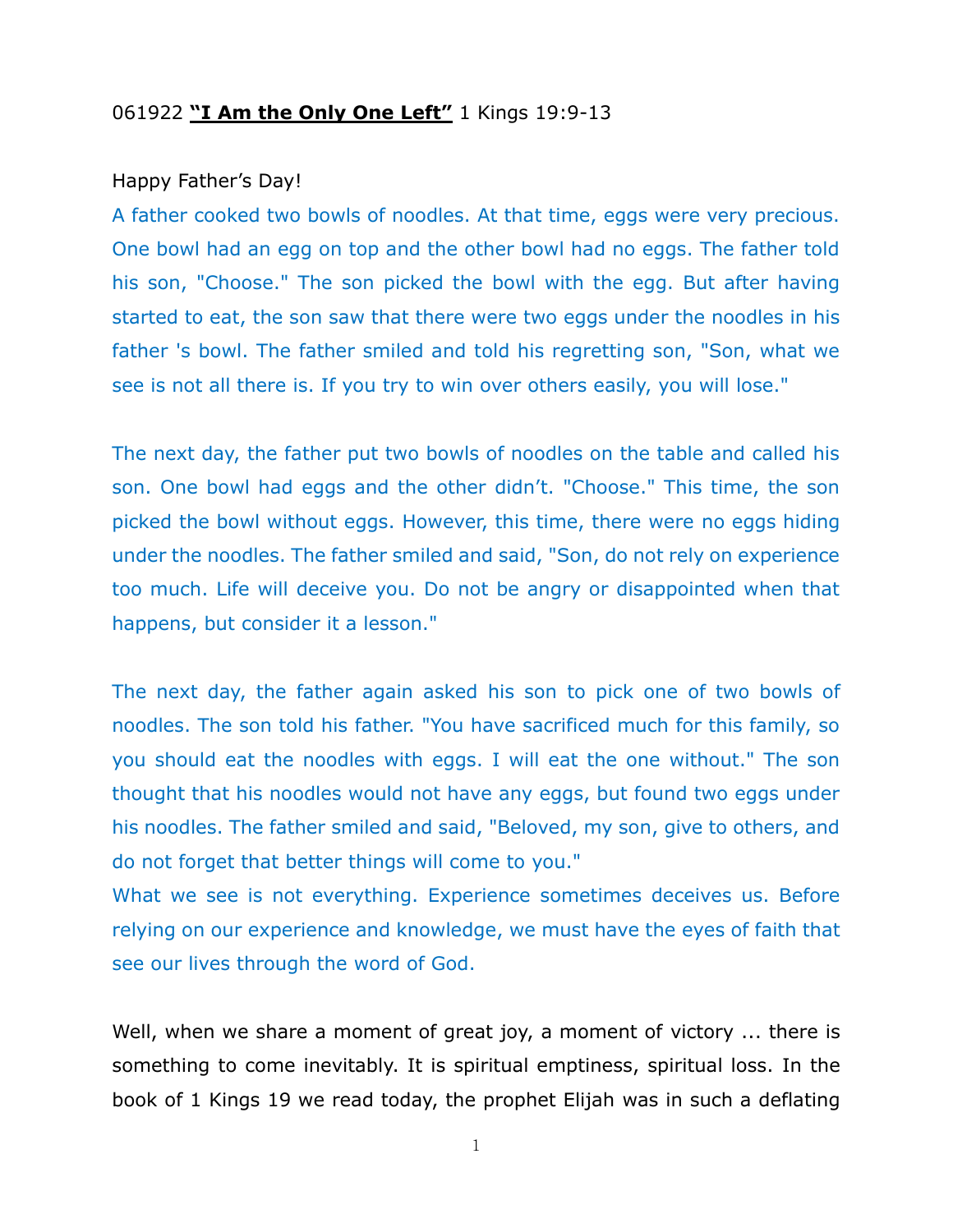situation. Let me remind you what happened before Elijah went astray in spiritual void and depression.

The people of Israel had turned away from God and were worshiping other things. But God sent his prophet Elijah to remind the people of Israel about God. And Elijah never stopped calling Israel to turn back to God. Even when his life was in danger, Elijah made great efforts to prove to Israel God's power over all things. At Mount Carmel, he burned up the offering even though it was soaking wet. The age of King Ahab was the darkest period of idolatry in Israel's history. 1 Kings 16:30 says, "Ahab son of Omri did more evil in the eyes of the LORD than any of those before him." The battle was to find out the true God among the many gods, and Elijah won a wonderful victory that testified the presence of the Jehovah/Yahweh God! But the joy only lasted a bit ... When the wife of King Ahab threatened to kill Elijah, he ran away to Be'ersheba in a moment.

At that time Israel was divided into a northern kingdom which retained the name Israel, and a southern kingdom called Judah. King Ahab was king of northern Israel, and Be'ersheba was the southernmost city of southern Judah at the end of the desert. So Elijah was in the north, and he passed through Be'ersheba ("the oasis of oath") to the south and deep into the wilderness about a day later. You can see how fearful he was! Is this the same person who was so brave on Mount Carmel?

Then Elijah sits under a tree, is tired of spiritual exhaustion, and physically hungry, and so asks God to take his life. So now Elijah is suffering from spiritual depression ... just after experiencing the spiritual victory on Mount Carmel! In verse 10 Elijah said, "I am the only one left" ... But God supplies Elijah with food and water for another long journey. Dear friends, sometimes we feel the same way, we feel alone, don't we? Usually when a storm of life

2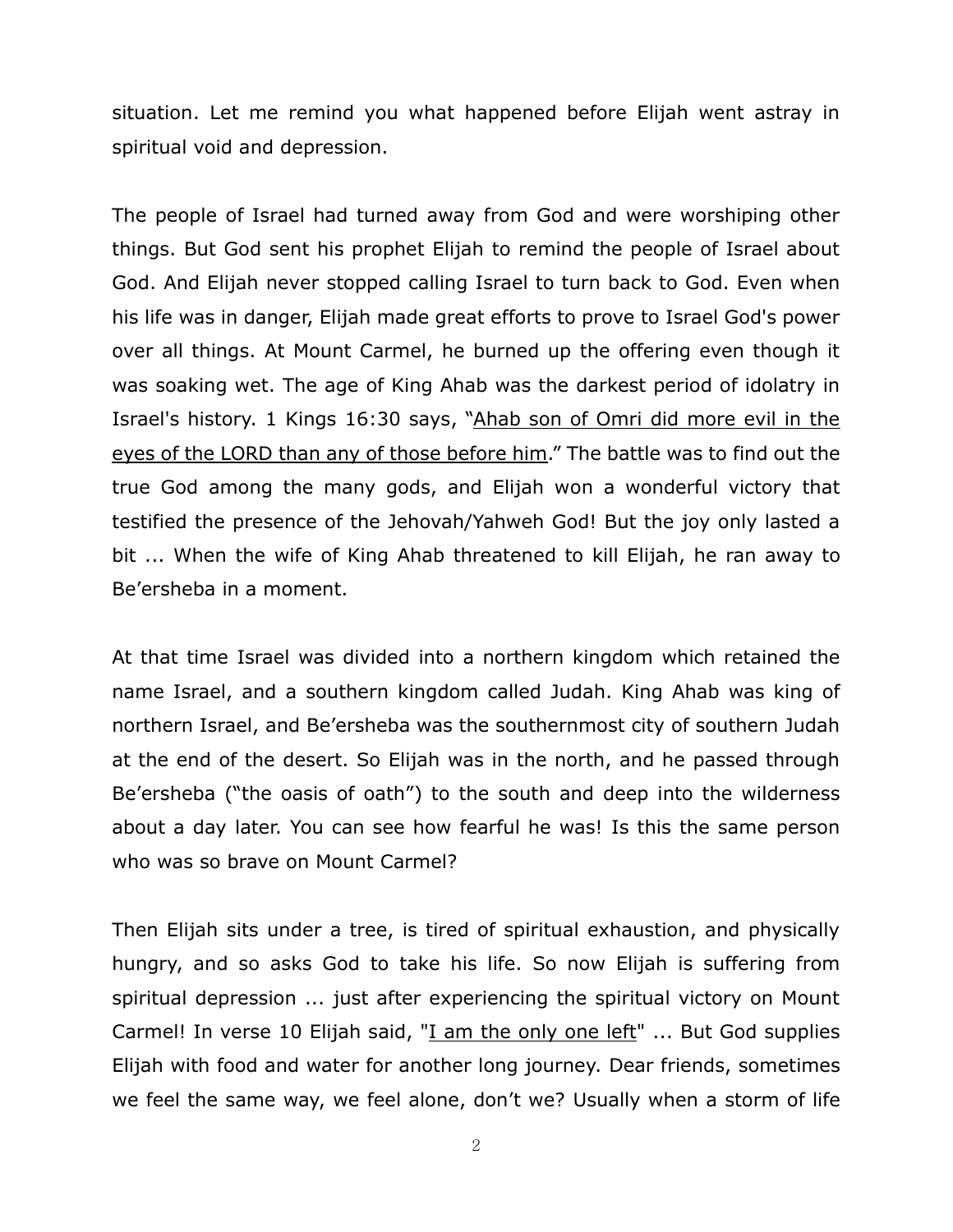comes, we feel lonely. But after experiencing great joy and victory, the sense of emptiness is even greater! But remember today's scripture...you are not alone!

Even though Elijah said, "I am the only one left, and now they are trying to kill me too." And God reminds him, he was not alone. He was not alone because God was with him, and he was not alone because God left seven thousand people who did not surrender to Baal. See who's right next to you right now. God has a plan and unites us into one church. When it seems you're all alone, and your heart would break in two, remember someone is praying for you. When it seems that you've prayed till your strength is all gone, someone is praying for you. Most importantly, God has promised to be with us.

Note that God is telling Elijah, who is discouraged and depressed, 'Stand before me'. Take a good look at verse 11. Elijah heard the words, 'Stand before the Lord.' Is it not that Elijah was not standing before God beforehand? Dear beloved, we too need to check whether we are standing before God constantly! Probably you were standing with a great deal of faith yesterday (before COVID-19), but no one can be sure of faith today and tomorrow. We always need to stand with faith *at the moment*. This is the moment.

In fact, it is hard to find a prophet who performed as many miracles as Elijah did in the Bible. He was a prophet who faithfully followed God. So he said to himself in verse 10 that he has been very zealous for God. However, when you look at verse 13, you will see Elijah's actions covering his face with his outer garment. What does it mean to cover his face with a robe?

In the Old Testament times, people could not even name the name of the Lord: Yahweh or Jehovah. It was also believed that if they heard God's voice or saw